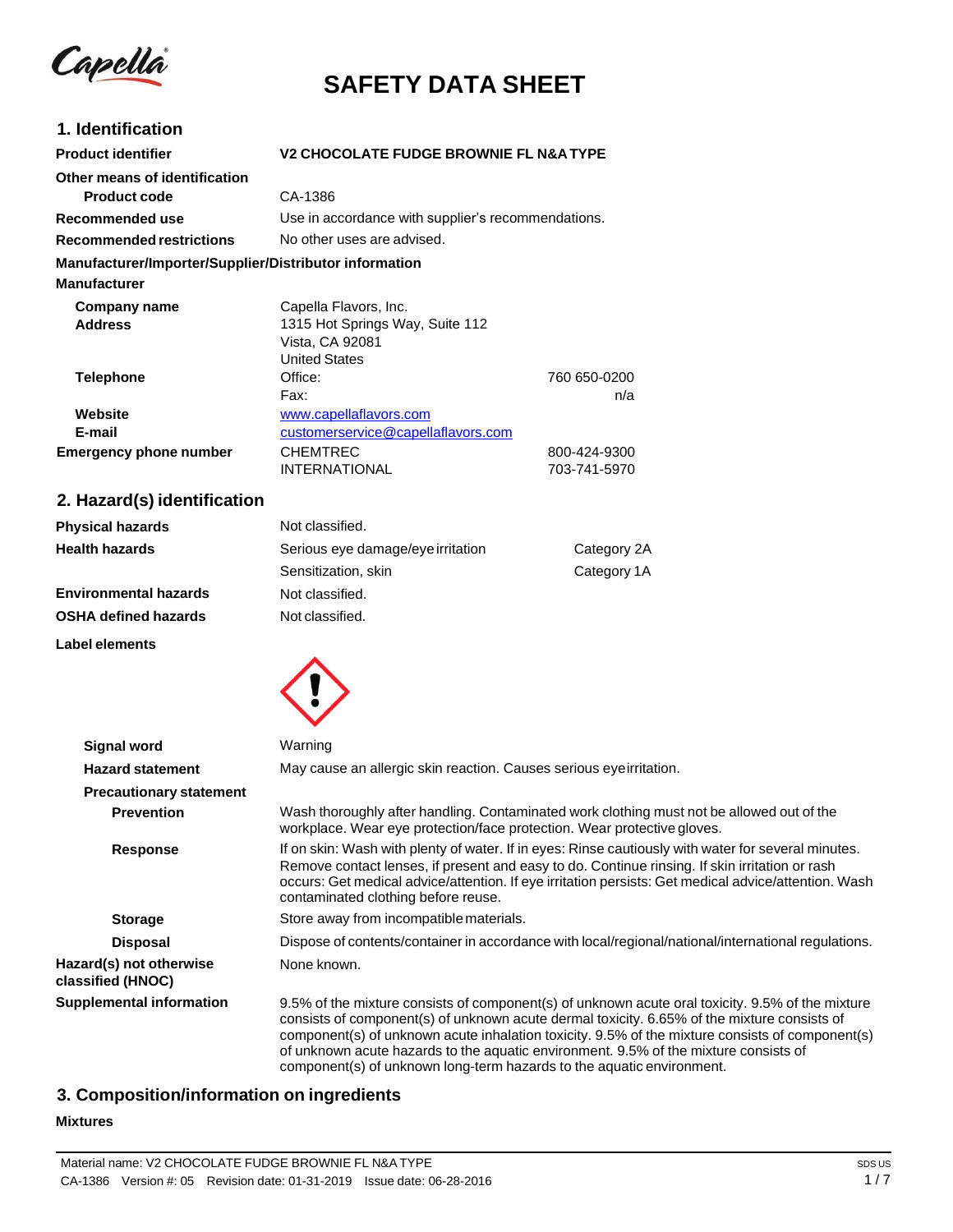| <b>Chemical name</b>                     | Common name and synonyms | <b>CAS number</b> | %         |
|------------------------------------------|--------------------------|-------------------|-----------|
| PROPYLENE GLYCOL<br><b>NOM</b><br>NFI    |                          | $57 - 55 - 6$     | $60 - 70$ |
| VANILLIN #234                            |                          | 121-33-5          | $10 - 20$ |
| ETHYL MALTOL<br>NOM #169                 |                          | 4940-11-8         | $1 - 3$   |
| ETHYL VANILLIN #296                      |                          | 121-32-4          | $1 - 3$   |
| <b>FURANEOL</b>                          |                          | 3658-77-3         | < 1       |
| <b>ISOVALERALDEHYDE</b><br>#111          |                          | 590-86-3          | < 1       |
| Other components below reportable levels |                          |                   | $10 - 20$ |

Other components below reportable levels

\*Designates that a specific chemical identity and/or percentage of composition has been withheld as a trade secret.

# **4. First-aid measures**

| <b>Inhalation</b>                                                            | Move to fresh air. Call a physician if symptoms develop or persist.                                                                                                                                    |
|------------------------------------------------------------------------------|--------------------------------------------------------------------------------------------------------------------------------------------------------------------------------------------------------|
| <b>Skin contact</b>                                                          | Remove contaminated clothing immediately and wash skin with soap and water. In case of<br>eczema or other skin disorders: Seek medical attention and take along these instructions.                    |
| Eye contact                                                                  | Immediately flush eyes with plenty of water for at least 15 minutes. Remove contact lenses, if<br>present and easy to do. Continue rinsing. Get medical attention if irritation develops and persists. |
| Ingestion                                                                    | Rinse mouth. Get medical attention if symptoms occur.                                                                                                                                                  |
| <b>Most important</b><br>symptoms/effects, acute and<br>delayed              | Severe eye irritation. Symptoms may include stinging, tearing, redness, swelling, and blurred<br>vision. May cause an allergic skin reaction. Dermatitis. Rash.                                        |
| Indication of immediate<br>medical attention and special<br>treatment needed | Provide general supportive measures and treat symptomatically. Keep victim under observation.<br>Symptoms may be delayed.                                                                              |
| <b>General information</b>                                                   | Ensure that medical personnel are aware of the material(s) involved, and take precautions to<br>protect themselves. Wash contaminated clothing before reuse.                                           |

# **5. Fire-fighting measures**

| Suitable extinguishing media                                     | Alcohol resistant foam. Powder. Carbon dioxide (CO2).                                         |
|------------------------------------------------------------------|-----------------------------------------------------------------------------------------------|
| Unsuitable extinguishing<br>media                                | Do not use water jet as an extinguisher, as this will spread the fire.                        |
| Specific hazards arising from<br>the chemical                    | During fire, gases hazardous to health may be formed.                                         |
| Special protective equipment<br>and precautions for firefighters | Self-contained breathing apparatus and full protective clothing must be worn in case of fire. |
| <b>Fire fighting</b><br>equipment/instructions                   | Move containers from fire area if you can do so without risk.                                 |
| <b>Specific methods</b>                                          | Use standard firefighting procedures and consider the hazards of other involved materials.    |
| <b>General fire hazards</b>                                      | No unusual fire or explosion hazards noted.                                                   |

# **6. Accidental release measures**

| Personal precautions,<br>protective equipment and<br>emergency procedures | Keep unnecessary personnel away. Keep people away from and upwind of spill/leak. Wear<br>appropriate protective equipment and clothing during clean-up. Avoid breathing mist/vapors. Do<br>not touch damaged containers or spilled material unless wearing appropriate protective clothing.<br>Ensure adequate ventilation. Local authorities should be advised if significant spillages cannotbe<br>contained. For personal protection, see section 8 of the SDS. |
|---------------------------------------------------------------------------|--------------------------------------------------------------------------------------------------------------------------------------------------------------------------------------------------------------------------------------------------------------------------------------------------------------------------------------------------------------------------------------------------------------------------------------------------------------------|
| Methods and materials for                                                 | Use water spray to reduce vapors or divert vapor cloud drift.                                                                                                                                                                                                                                                                                                                                                                                                      |
| containment and cleaning up                                               | Large Spills: Stop the flow of material, if this is without risk. Dike the spilled material, where this is<br>possible. Absorb in vermiculite, dry sand or earth and place into containers. Following product<br>recovery, flush area with water.                                                                                                                                                                                                                  |
|                                                                           | Small Spills: Wipe up with absorbent material (e.g. cloth, fleece). Clean surface thoroughly to<br>remove residual contamination.                                                                                                                                                                                                                                                                                                                                  |
| <b>Environmental precautions</b>                                          | Never return spills to original containers for re-use. For waste disposal, see section 13 of the SDS.<br>Avoid discharge into drains, water courses or onto the ground.                                                                                                                                                                                                                                                                                            |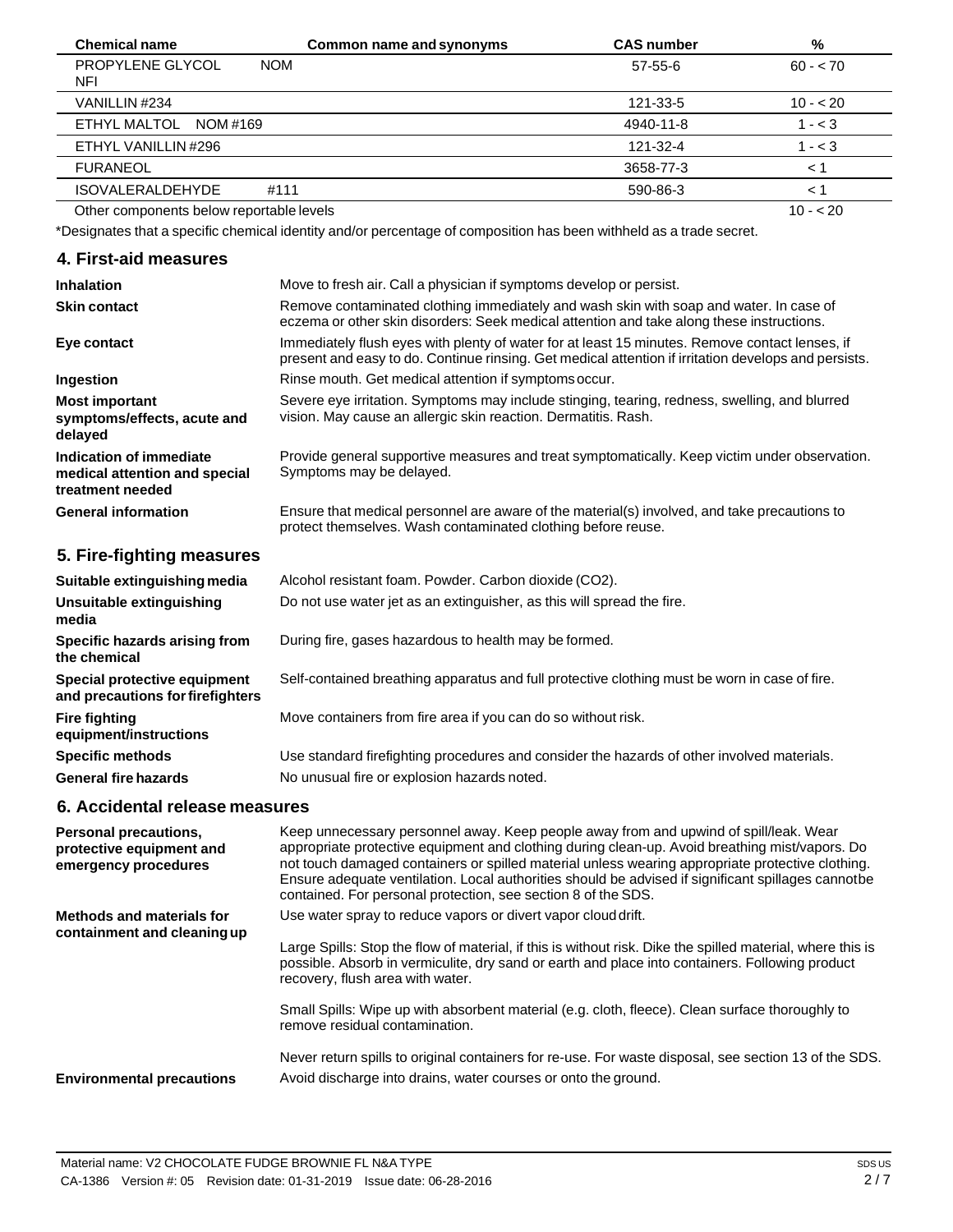# **7. Handling and storage**

**Precautions for safe handling**

Avoid breathing mist/vapors. Avoid contact with eyes, skin, and clothing. Avoid prolonged exposure. Provide adequate ventilation. Wear appropriate personal protective equipment. Observe good industrial hygiene practices.

**Conditions for safe storage, including any incompatibilities** Store in tightly closed container. Store away from incompatible materials (see Section 10 of the SDS).

# **8. Exposure controls/personal protection**

#### **Occupational exposure limits**

The following constituents are the only constituents of the product which have a PEL, TLV or other recommended exposure limit. At this time, the other constituents have no known exposure limits.

| US. Workplace Environmental Exposure Level (WEEL) Guides |                                                                                                                                                                                                                                                                                                                                                                                             |                     |             |
|----------------------------------------------------------|---------------------------------------------------------------------------------------------------------------------------------------------------------------------------------------------------------------------------------------------------------------------------------------------------------------------------------------------------------------------------------------------|---------------------|-------------|
| <b>Components</b>                                        | Type                                                                                                                                                                                                                                                                                                                                                                                        | Value               | <b>Form</b> |
| PROPYLENE GLYCOL<br>NOM NFI (CAS 57-55-6)                | <b>TWA</b>                                                                                                                                                                                                                                                                                                                                                                                  | $10 \text{ mg/m}$ 3 | Aerosol.    |
| VANILLIN #234 (CAS<br>$121 - 33 - 5$                     | TWA                                                                                                                                                                                                                                                                                                                                                                                         | $10$ mg/m $3$       |             |
| <b>Biological limit values</b>                           | No biological exposure limits noted for the ingredient(s).                                                                                                                                                                                                                                                                                                                                  |                     |             |
| Appropriate engineering<br>controls                      | Good general ventilation should be used. Ventilation rates should be matched to conditions. If<br>applicable, use process enclosures, local exhaust ventilation, or other engineering controls to<br>maintain airborne levels below recommended exposure limits. If exposure limits have not been<br>established, maintain airborne levels to an acceptable level. Provide eyewash station. |                     |             |
|                                                          | Individual protection measures, such as personal protective equipment                                                                                                                                                                                                                                                                                                                       |                     |             |
| <b>Eye/face protection</b>                               | Face shield is recommended. Wear safety glasses with side shields (or goggles).                                                                                                                                                                                                                                                                                                             |                     |             |
| <b>Skin protection</b>                                   |                                                                                                                                                                                                                                                                                                                                                                                             |                     |             |
| <b>Hand protection</b>                                   | Wear appropriate chemical resistant gloves.                                                                                                                                                                                                                                                                                                                                                 |                     |             |
| Other                                                    | Wear appropriate chemical resistant clothing. Use of an impervious apron is recommended.                                                                                                                                                                                                                                                                                                    |                     |             |
| <b>Respiratory protection</b>                            | In case of insufficient ventilation, wear suitable respiratory equipment.                                                                                                                                                                                                                                                                                                                   |                     |             |
| <b>Thermal hazards</b>                                   | Wear appropriate thermal protective clothing, when necessary.                                                                                                                                                                                                                                                                                                                               |                     |             |
| <b>General hygiene</b><br>considerations                 | Always observe good personal hygiene measures, such as washing after handling the material<br>and before eating, drinking, and/or smoking. Routinely wash work clothing and protective<br>equipment to remove contaminants. Contaminated work clothing should not be allowed out of the<br>workplace.                                                                                       |                     |             |

# **9. Physical and chemical properties**

| Appearance                                   |                                    |
|----------------------------------------------|------------------------------------|
| <b>Physical state</b>                        | Liquid.                            |
| Form                                         | Liquid.                            |
| Color                                        | Not available.                     |
| Odor                                         | Not available.                     |
| <b>Odor threshold</b>                        | Not available.                     |
| рH                                           | Not available.                     |
| Melting point/freezing point                 | $-74.2$ °F ( $-59$ °C) estimated   |
| Initial boiling point and boiling<br>range   | 370.76 °F (188.2 °C) estimated     |
| <b>Flash point</b>                           | > 220.0 °F (> 104.4 °C) Closed Cup |
| <b>Evaporation rate</b>                      | Not available.                     |
| Flammability (solid, gas)                    | Not applicable.                    |
| Upper/lower flammability or explosive limits |                                    |
| <b>Flammability limit - lower</b><br>(%)     | Not available.                     |
| <b>Flammability limit - upper</b><br>(%)     | Not available.                     |

**Explosive limit - lower (%)** Not available.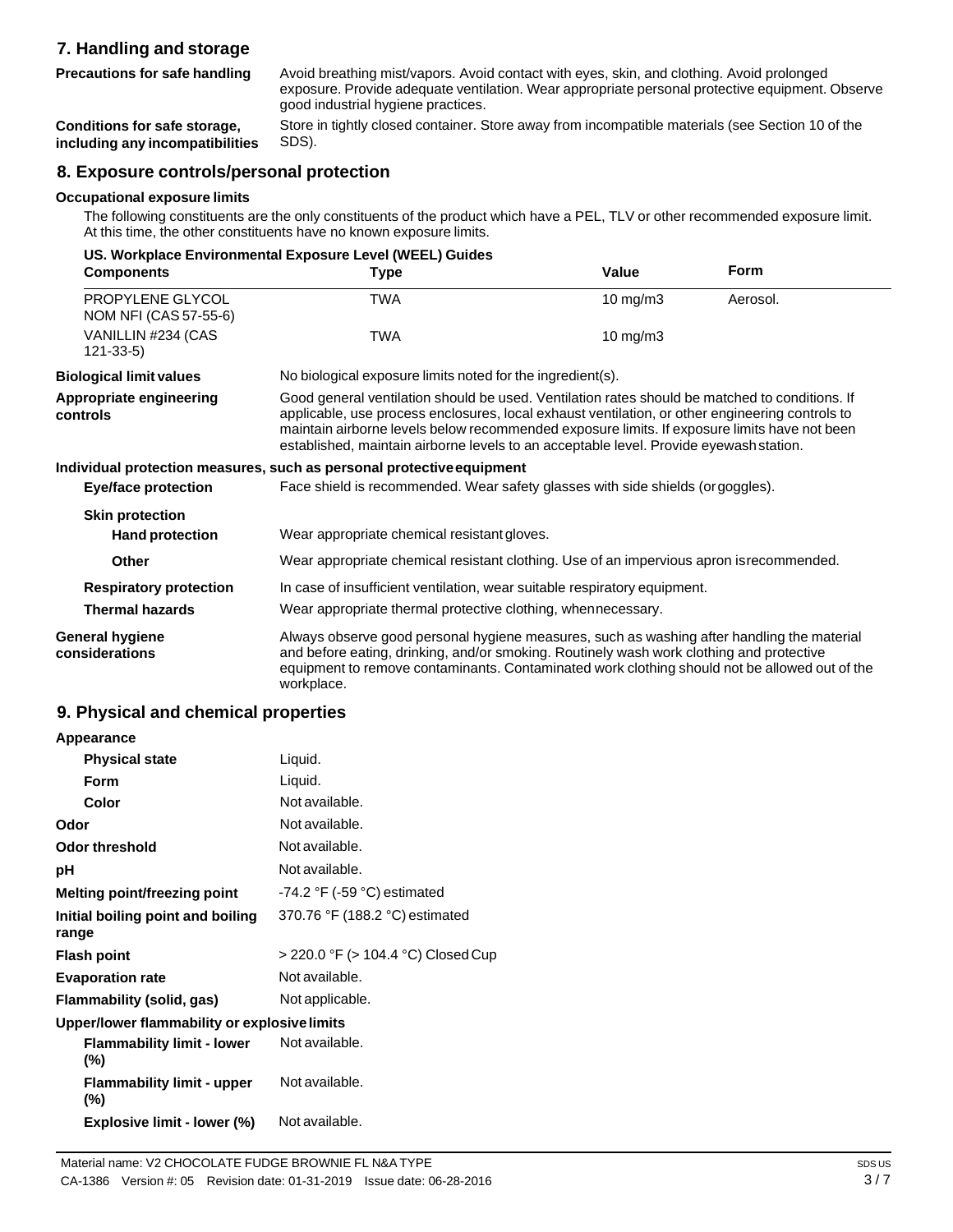| Explosive limit - upper (%)                       | Not available.               |
|---------------------------------------------------|------------------------------|
| Vapor pressure                                    | 0.14 hPa estimated           |
| Vapor density                                     | Not available.               |
| <b>Relative density</b>                           | Not available.               |
| Solubility(ies)                                   |                              |
| Solubility (water)                                | Not available.               |
| <b>Partition coefficient</b><br>(n-octanol/water) | Not available.               |
| <b>Auto-ignition temperature</b>                  | 700 °F (371.11 °C) estimated |
| <b>Decomposition temperature</b>                  | Not available.               |
| <b>Viscosity</b>                                  | Not available.               |
| <b>Other information</b>                          |                              |
| <b>Explosive properties</b>                       | Not explosive.               |
| <b>Flammability class</b>                         | Combustible IIIB estimated   |
| <b>Oxidizing properties</b>                       | Not oxidizing.               |
| <b>Refractive index</b>                           | 1.439 - 1.469                |
| <b>Specific gravity</b>                           | $1.05 - 1.08$                |

# **10. Stability and reactivity**

| <b>Reactivity</b>                            | The product is stable and non-reactive under normal conditions of use, storage and transport.                              |
|----------------------------------------------|----------------------------------------------------------------------------------------------------------------------------|
| <b>Chemical stability</b>                    | Material is stable under normal conditions.                                                                                |
| <b>Possibility of hazardous</b><br>reactions | No dangerous reaction known under conditions of normal use.                                                                |
| <b>Conditions to avoid</b>                   | Keep away from heat, hot surfaces, sparks, open flames and other ignition sources. Contact with<br>incompatible materials. |
| Incompatible materials                       | Strong oxidizing agents.                                                                                                   |
| <b>Hazardous decomposition</b><br>products   | No hazardous decomposition products are known.                                                                             |

# **11. Toxicological information**

# **Information on likely routes of exposure**

| <b>Inhalation</b>                                                                       | Prolonged inhalation may be harmful.                                                                                                                            |
|-----------------------------------------------------------------------------------------|-----------------------------------------------------------------------------------------------------------------------------------------------------------------|
| <b>Skin contact</b>                                                                     | May cause an allergic skin reaction.                                                                                                                            |
| Eye contact                                                                             | Causes serious eye irritation.                                                                                                                                  |
| Ingestion                                                                               | Expected to be a low ingestion hazard.                                                                                                                          |
| Symptoms related to the<br>physical, chemical and<br>toxicological characteristics      | Severe eye irritation. Symptoms may include stinging, tearing, redness, swelling, and blurred<br>vision. May cause an allergic skin reaction. Dermatitis. Rash. |
| Information on toxicological effects                                                    |                                                                                                                                                                 |
| <b>Acute toxicity</b>                                                                   | Not known.                                                                                                                                                      |
| Skin corrosion/irritation                                                               | Prolonged skin contact may cause temporary irritation.                                                                                                          |
| Serious eye damage/eye<br>irritation                                                    | Causes serious eye irritation.                                                                                                                                  |
| <b>Respiratory or skinsensitization</b>                                                 |                                                                                                                                                                 |
| <b>Respiratory sensitization</b>                                                        | Not a respiratory sensitizer.                                                                                                                                   |
| <b>Skin sensitization</b>                                                               | May cause an allergic skin reaction.                                                                                                                            |
| <b>Germ cell mutagenicity</b>                                                           | No data available to indicate product or any components present at greater than 0.1% are<br>mutagenic or genotoxic.                                             |
| Carcinogenicity                                                                         | Not classifiable as to carcinogenicity to humans.                                                                                                               |
| IARC Monographs. Overall Evaluation of Carcinogenicity<br>Not listed.<br>Not regulated. | OSHA Specifically Regulated Substances (29 CFR 1910.1001-1052)                                                                                                  |
|                                                                                         |                                                                                                                                                                 |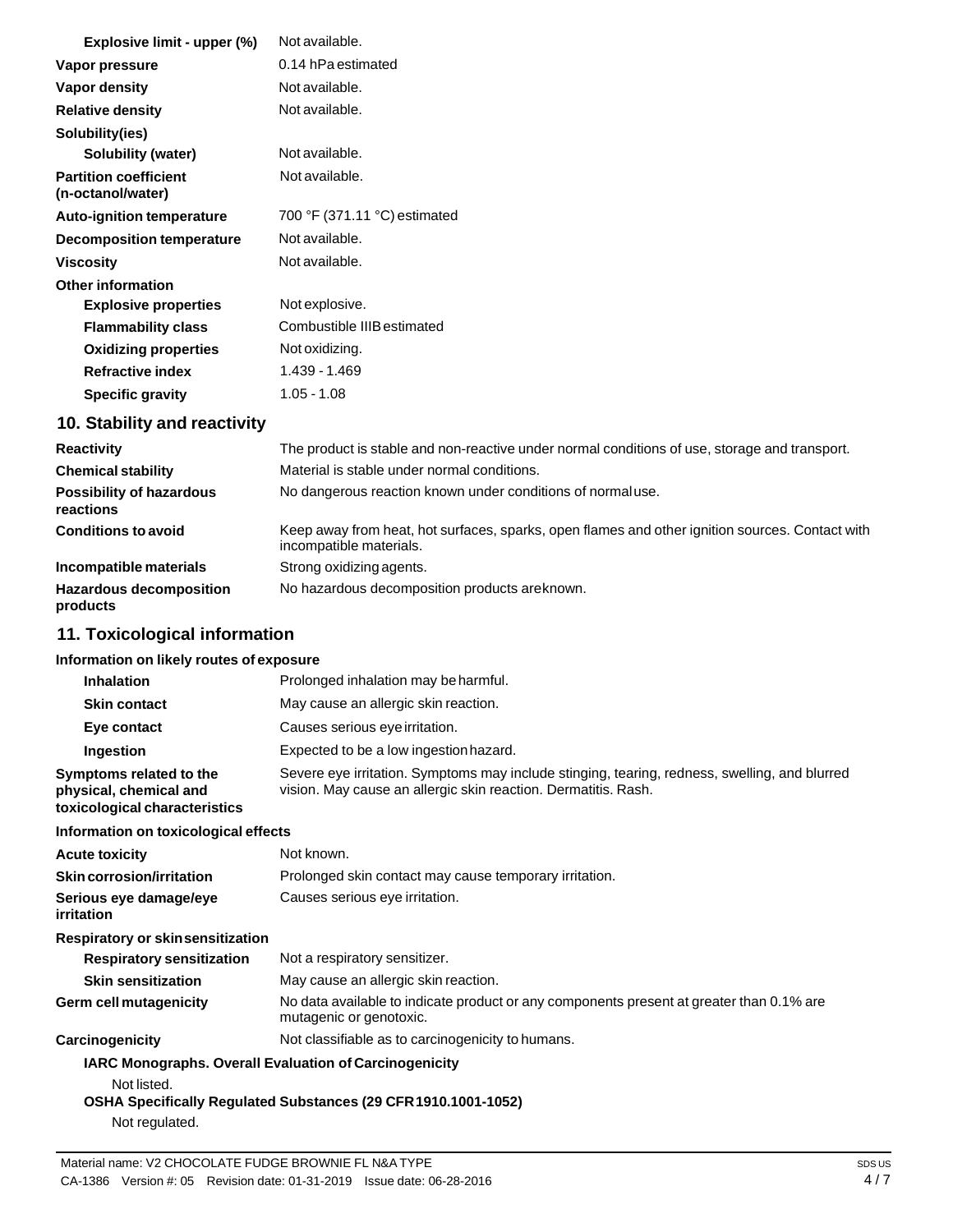| Not listed. |
|-------------|
|             |

| <b>Reproductive toxicity</b>                                 | This product is not expected to cause reproductive or developmental effects. |
|--------------------------------------------------------------|------------------------------------------------------------------------------|
| <b>Specific target organ toxicity -</b><br>single exposure   | Not classified.                                                              |
| <b>Specific target organ toxicity -</b><br>repeated exposure | Not classified.                                                              |
| <b>Aspiration hazard</b>                                     | Not an aspiration hazard.                                                    |
| <b>Chronic effects</b>                                       | Prolonged inhalation may be harmful.                                         |

## **12. Ecological information**

#### **Ecotoxicity**

**Persistence and degradability** The product is not classified as environmentally hazardous. However, this does not exclude the possibility that large or frequent spills can have a harmful or damaging effect on the environment. No data is available on the degradability of any ingredients in the mixture.

potential, endocrine disruption, global warming potential) are expected from this component.

#### **Bioaccumulative potential**

| Partition coefficient n-octanol / water (log Kow) |                    |                                                                                            |  |
|---------------------------------------------------|--------------------|--------------------------------------------------------------------------------------------|--|
| ETHYL VANILLIN #296                               |                    | 1.61                                                                                       |  |
| PROPYLENE GLYCOL                                  | NOM NFI            | $-0.92$                                                                                    |  |
| VANILLIN #234                                     |                    | 1.37                                                                                       |  |
| Mobility in soil                                  | No data available. |                                                                                            |  |
| Other adverse effects                             |                    | No other adverse environmental effects (e.g. ozone depletion, photochemical ozone creation |  |

#### **13. Disposal considerations**

| <b>Disposal instructions</b>             | Collect and reclaim or dispose in sealed containers at licensed waste disposal site. Dispose of<br>contents/container in accordance with local/regional/national/international regulations.                            |
|------------------------------------------|------------------------------------------------------------------------------------------------------------------------------------------------------------------------------------------------------------------------|
| Local disposal regulations               | Dispose in accordance with all applicable regulations.                                                                                                                                                                 |
| Hazardous waste code                     | The waste code should be assigned in discussion between the user, the producer and the waste<br>disposal company.                                                                                                      |
| Waste from residues / unused<br>products | Dispose of in accordance with local regulations. Empty containers or liners may retain some<br>product residues. This material and its container must be disposed of in a safe manner (see:<br>Disposal instructions). |
| Contaminated packaging                   | Since emptied containers may retain product residue, follow label warnings even after container is<br>emptied. Empty containers should be taken to an approved waste handling site for recycling or<br>disposal.       |

#### **14. Transport information**

#### **DOT**

Not regulated as dangerous goods.

#### **IATA**

Not regulated as dangerous goods.

#### **IMDG**

Not regulated as dangerous goods.

**Transport in bulk according to Annex II of MARPOL 73/78 and the IBC Code** Not established.

## **15. Regulatory information**

#### **US** federal regulations

This product is a "Hazardous Chemical" as defined by the OSHA Hazard Communication Standard, 29 CFR 1910.1200.

#### **Toxic Substances Control Act (TSCA)**

**TSCA Section 12(b) Export Notification (40 CFR 707, Subpt.D)**

Not regulated.

#### **CERCLA Hazardous Substance List (40 CFR302.4)**

Not listed.

#### **SARA 304 Emergency release notification**

Not regulated.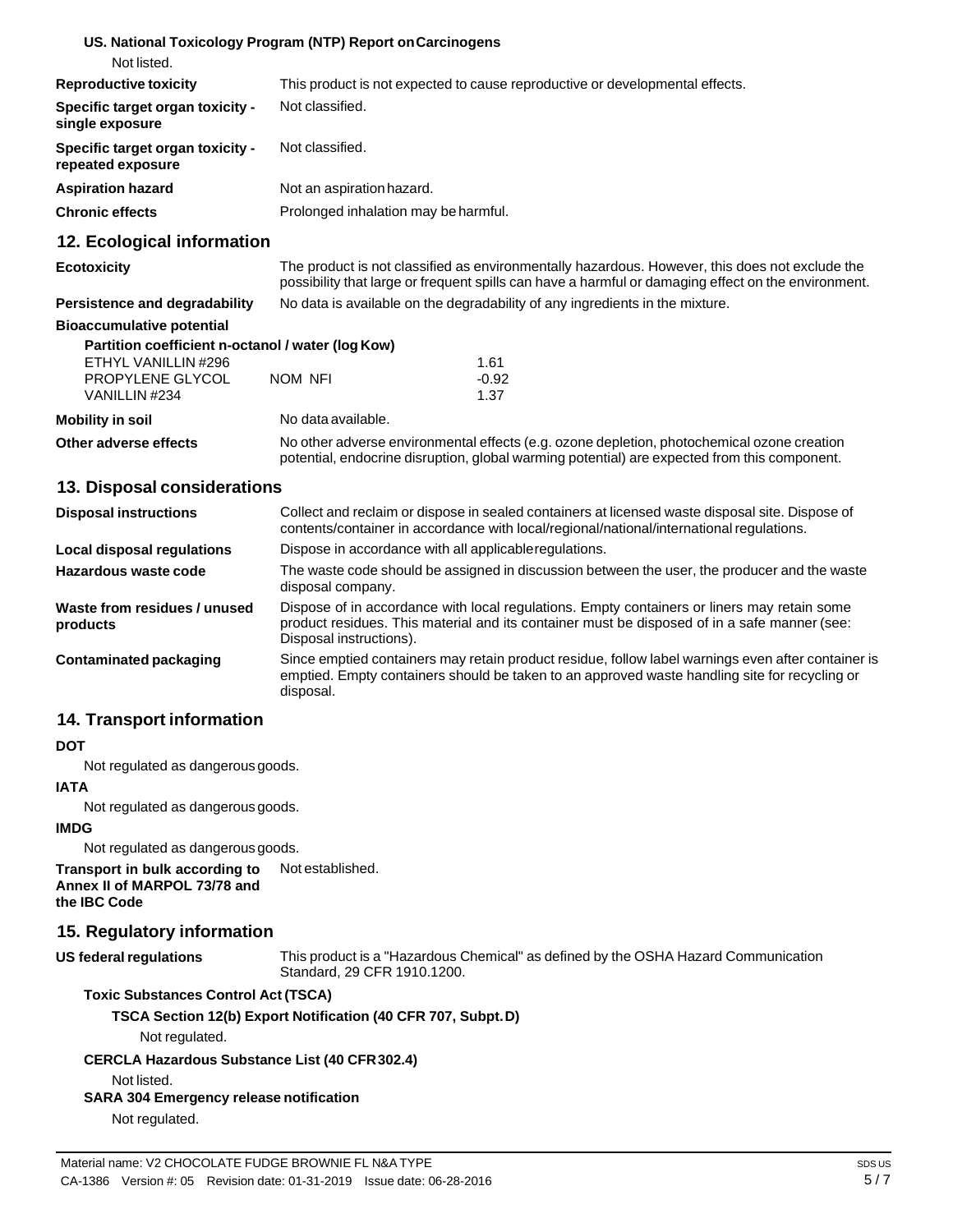| Not regulated.                                    | OSHA Specifically Regulated Substances (29 CFR 1910.1001-1052)                                                                                                                                                                                         |                        |
|---------------------------------------------------|--------------------------------------------------------------------------------------------------------------------------------------------------------------------------------------------------------------------------------------------------------|------------------------|
|                                                   | Superfund Amendments and Reauthorization Act of 1986(SARA)                                                                                                                                                                                             |                        |
| <b>SARA 302 Extremely hazardous substance</b>     |                                                                                                                                                                                                                                                        |                        |
| Not listed.                                       |                                                                                                                                                                                                                                                        |                        |
| SARA 311/312 Hazardous<br>chemical                | No (Exempt)                                                                                                                                                                                                                                            |                        |
| <b>SARA 313 (TRI reporting)</b><br>Not regulated. |                                                                                                                                                                                                                                                        |                        |
| Other federal regulations                         |                                                                                                                                                                                                                                                        |                        |
|                                                   | Clean Air Act (CAA) Section 112 Hazardous Air Pollutants (HAPs) List                                                                                                                                                                                   |                        |
| Not regulated.                                    |                                                                                                                                                                                                                                                        |                        |
|                                                   | Clean Air Act (CAA) Section 112(r) Accidental Release Prevention (40 CFR 68.130)                                                                                                                                                                       |                        |
| Not regulated.                                    |                                                                                                                                                                                                                                                        |                        |
| <b>Safe Drinking Water Act</b><br>(SDWA)          | Not regulated.                                                                                                                                                                                                                                         |                        |
|                                                   | FEMA Priority Substances Respiratory Health and Safety in the Flavor Manufacturing Workplace                                                                                                                                                           |                        |
| <b>ISOVALERALDEHYDE</b>                           | #111 (CAS 590-86-3) Lowpriority                                                                                                                                                                                                                        |                        |
| <b>US state regulations</b>                       |                                                                                                                                                                                                                                                        |                        |
| <b>California Proposition 65</b>                  |                                                                                                                                                                                                                                                        |                        |
|                                                   | California Safe Drinking Water and Toxic Enforcement Act of 1986 (Proposition 65): Thismaterial<br>is not known to contain any chemicals currently listed as carcinogens or reproductive toxins. For<br>more information go to www.P65Warnings.ca.gov. |                        |
| <b>International Inventories</b>                  |                                                                                                                                                                                                                                                        |                        |
| Country(s) or region                              | Inventory name                                                                                                                                                                                                                                         | On inventory (yes/no)* |
| Australia                                         | Australian Inventory of Chemical Substances (AICS)                                                                                                                                                                                                     | No.                    |
| Canada                                            | Domestic Substances List (DSL)                                                                                                                                                                                                                         | <b>No</b>              |
| Canada                                            | Non-Domestic Substances List (NDSL)                                                                                                                                                                                                                    | No.                    |
| China                                             | Inventory of Existing Chemical Substances in China (IECSC)                                                                                                                                                                                             | No                     |
| Europe                                            | European Inventory of Existing Commercial Chemical<br>Substances (EINECS)                                                                                                                                                                              | <b>No</b>              |

| Korea                       | Existing Chemicals List (ECL)                                                                                                                                                                                                                                                                                                                                            | No |
|-----------------------------|--------------------------------------------------------------------------------------------------------------------------------------------------------------------------------------------------------------------------------------------------------------------------------------------------------------------------------------------------------------------------|----|
| New Zealand                 | New Zealand Inventory                                                                                                                                                                                                                                                                                                                                                    | No |
| Philippines                 | Philippine Inventory of Chemicals and Chemical Substances<br>(PICCS)                                                                                                                                                                                                                                                                                                     | No |
| Taiwan                      | Taiwan Chemical Substance Inventory (TCSI)                                                                                                                                                                                                                                                                                                                               | N٥ |
| United States & Puerto Rico | Toxic Substances Control Act (TSCA) Inventory                                                                                                                                                                                                                                                                                                                            | No |
|                             | *A "Yes" indicates that all components of this product comply with the inventory requirements administered by the governing country(s)<br>A UNIAU indicated that and an access consequent of the modulation are lighted as consectional and the incontract administrator distribution and including the second modulation of the second second second second second seco |    |

Europe **European List of Notified Chemical Substances (ELINCS)** No Japan **Inventory of Existing and New Chemical Substances (ENCS)** No No

A "No" indicates that one or more components of the product are not listed or exempt from listing on the inventory administered by the governing country(s).

# **16. Other information, including date of preparation or last revision**

| <b>Issue date</b>    | 06-28-2016                                                                                                                                                                                                                                                                                                                                                                                                                                                                                                   |
|----------------------|--------------------------------------------------------------------------------------------------------------------------------------------------------------------------------------------------------------------------------------------------------------------------------------------------------------------------------------------------------------------------------------------------------------------------------------------------------------------------------------------------------------|
| <b>Revision date</b> | 01-31-2019                                                                                                                                                                                                                                                                                                                                                                                                                                                                                                   |
| Version #            | 05                                                                                                                                                                                                                                                                                                                                                                                                                                                                                                           |
| <b>Disclaimer</b>    | Capella Flavors, Inc. cannot anticipate all conditions under which this information and its product,<br>or the products of other manufacturers in combination with its product, may be used. It is the<br>user's responsibility to ensure safe conditions for handling, storage and disposal of the product,<br>and to assume liability for loss, injury, damage or expense due to improper use. The information in<br>the sheet was written based on the best knowledge and experience currently available. |